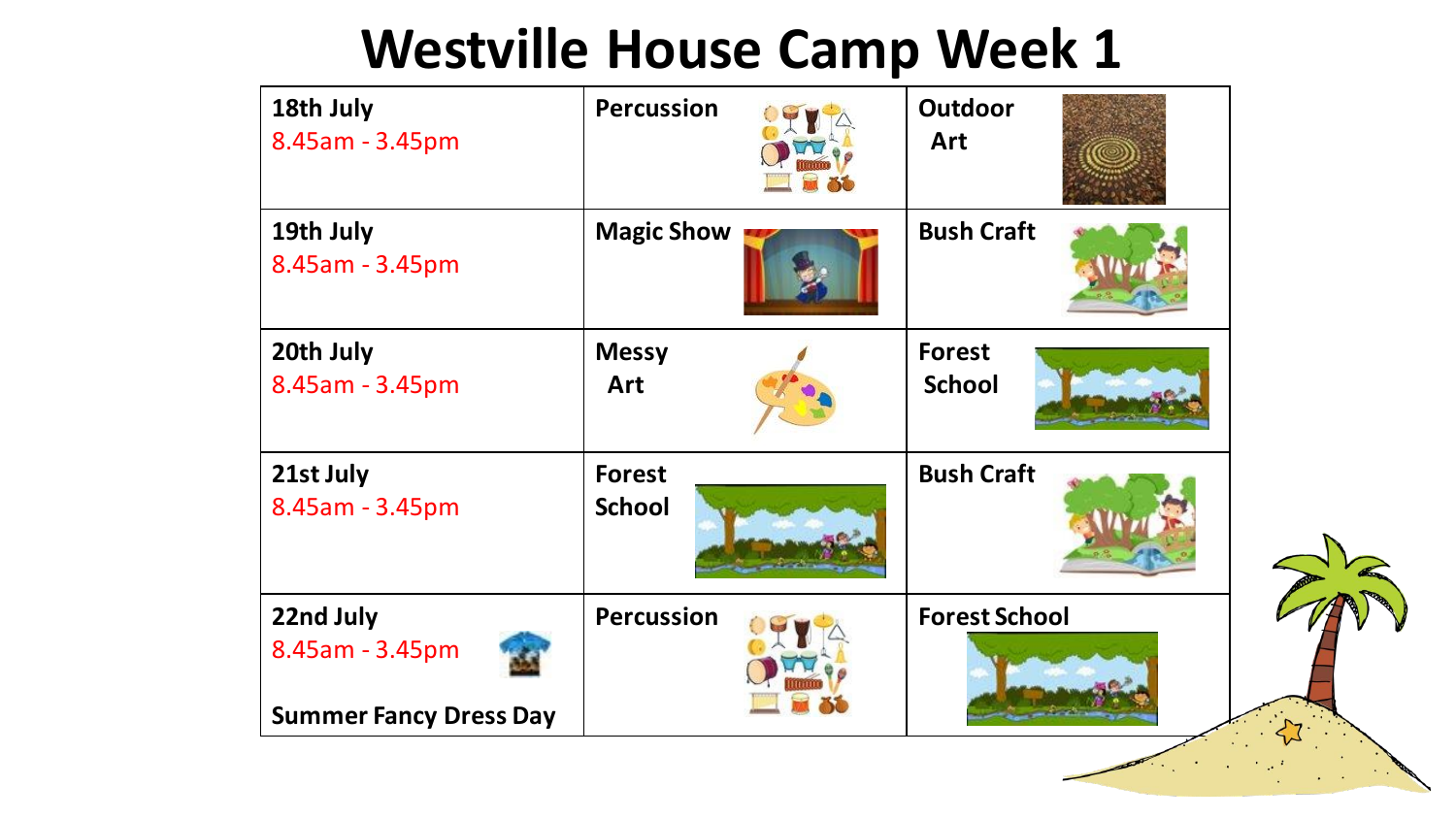| 25th July<br>8.45am - 3.45pm                                  | <b>Messy</b><br><b>Art</b> | <b>Forest School</b>          |  |
|---------------------------------------------------------------|----------------------------|-------------------------------|--|
| 26th July<br>8.45am - 3.45pm                                  | <b>Visual</b><br>Art       | <b>Improv</b><br><b>Drama</b> |  |
| 27th July<br>8.45am - 3.45pm                                  | <b>Percussion</b>          | Yoga                          |  |
| 28th July<br>8.45am - 3.45pm                                  | <b>DJ Workshop</b>         | <b>Messy</b><br><b>Art</b>    |  |
| 29th July<br>8.45am - 3.45pm<br><b>Summer Fancy Dress Day</b> | <b>Forest School</b>       | <b>Improv</b><br><b>Drama</b> |  |
|                                                               |                            |                               |  |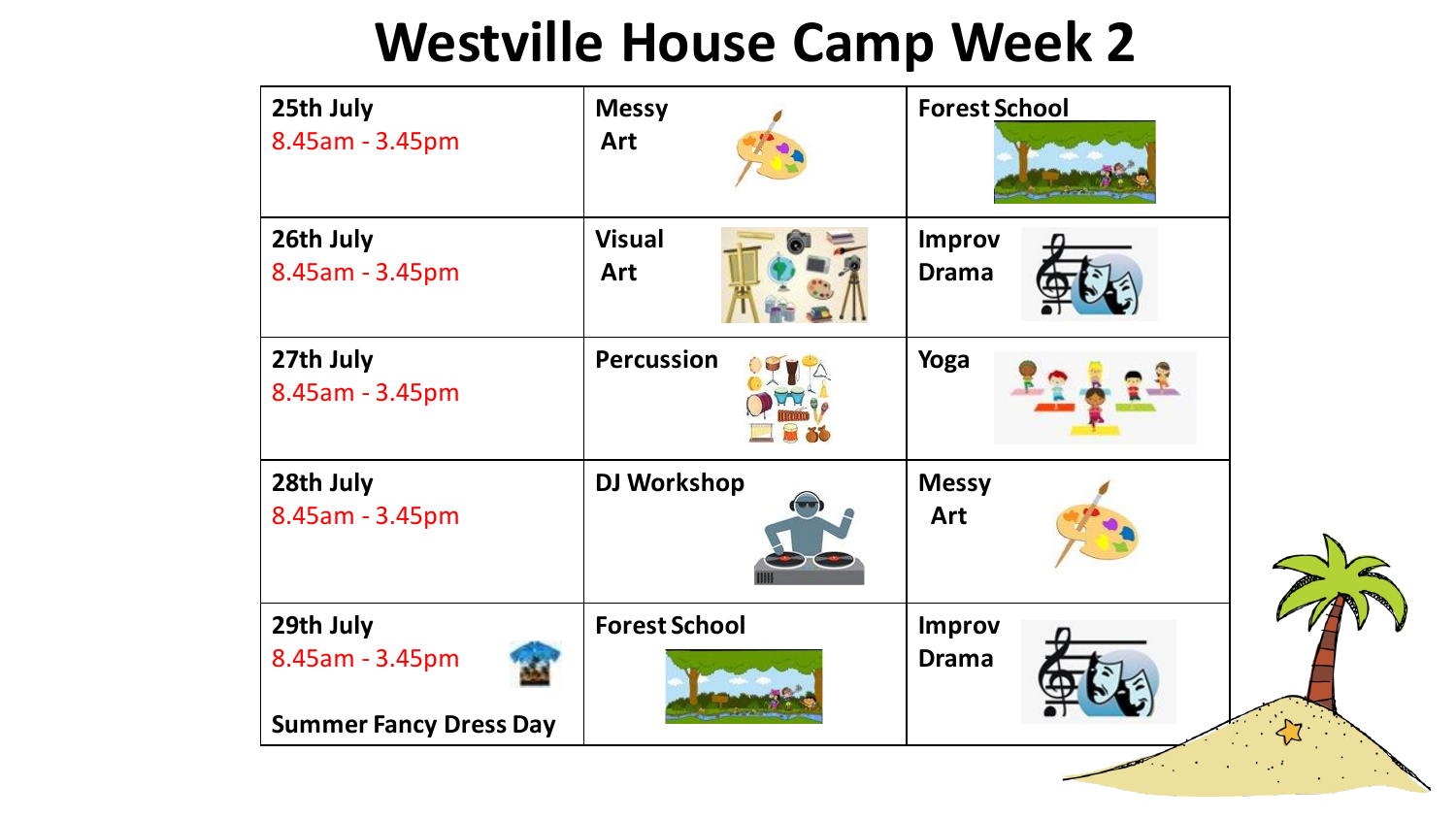| <b>1st August</b><br>8.45am - 3.45pm                                  | <b>Percussion</b>             | <b>Fun</b><br>and<br><b>Games</b> |  |
|-----------------------------------------------------------------------|-------------------------------|-----------------------------------|--|
| 2nd August<br>8.45am - 3.45pm                                         | <b>Messy</b><br>Art           | <b>Bush</b><br><b>Craft</b>       |  |
| <b>3rd August</b><br>8.45am - 3.45pm                                  | <b>Outdoor</b><br>Art         | <b>Bush Craft</b>                 |  |
| <b>4th August</b><br>8.45am - 3.45pm                                  | <b>Forest School</b>          | <b>Fun &amp; Games</b>            |  |
| <b>5th August</b><br>8.45am - 3.45pm<br><b>Summer Fancy Dress Day</b> | <b>Improv</b><br><b>Drama</b> | <b>Forest School</b>              |  |
|                                                                       |                               |                                   |  |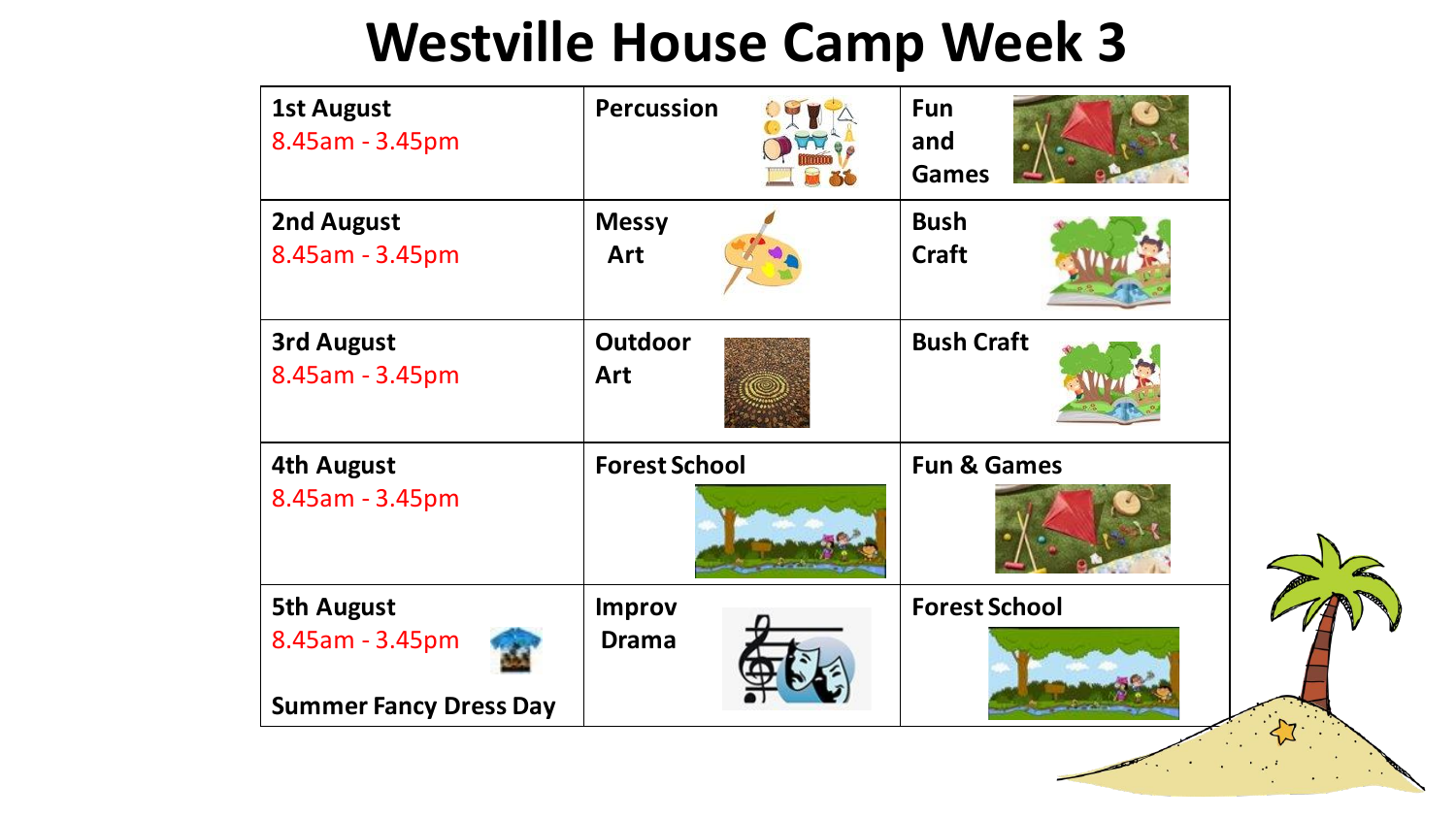| <b>8th August</b><br>8.45am - 3.45pm                            | <b>DJ</b><br>Workshop | <b>Messy Art</b>              |  |
|-----------------------------------------------------------------|-----------------------|-------------------------------|--|
| <b>9th August</b><br>8.45am - 3.45pm                            | <b>Forest School</b>  | <b>Visual</b><br>Art          |  |
| 10th August<br>8.45am - 3.45pm                                  | Rap                   | <b>Messy</b><br>Art           |  |
| 11th August<br>8.45am - 3.45pm                                  | Punch<br>& Judy       | <b>Improv</b><br><b>Drama</b> |  |
| 12th August<br>8.45am - 3.45pm<br><b>Summer Fancy Dress Day</b> | <b>Outdoor Art</b>    | <b>Forest School</b>          |  |
|                                                                 |                       |                               |  |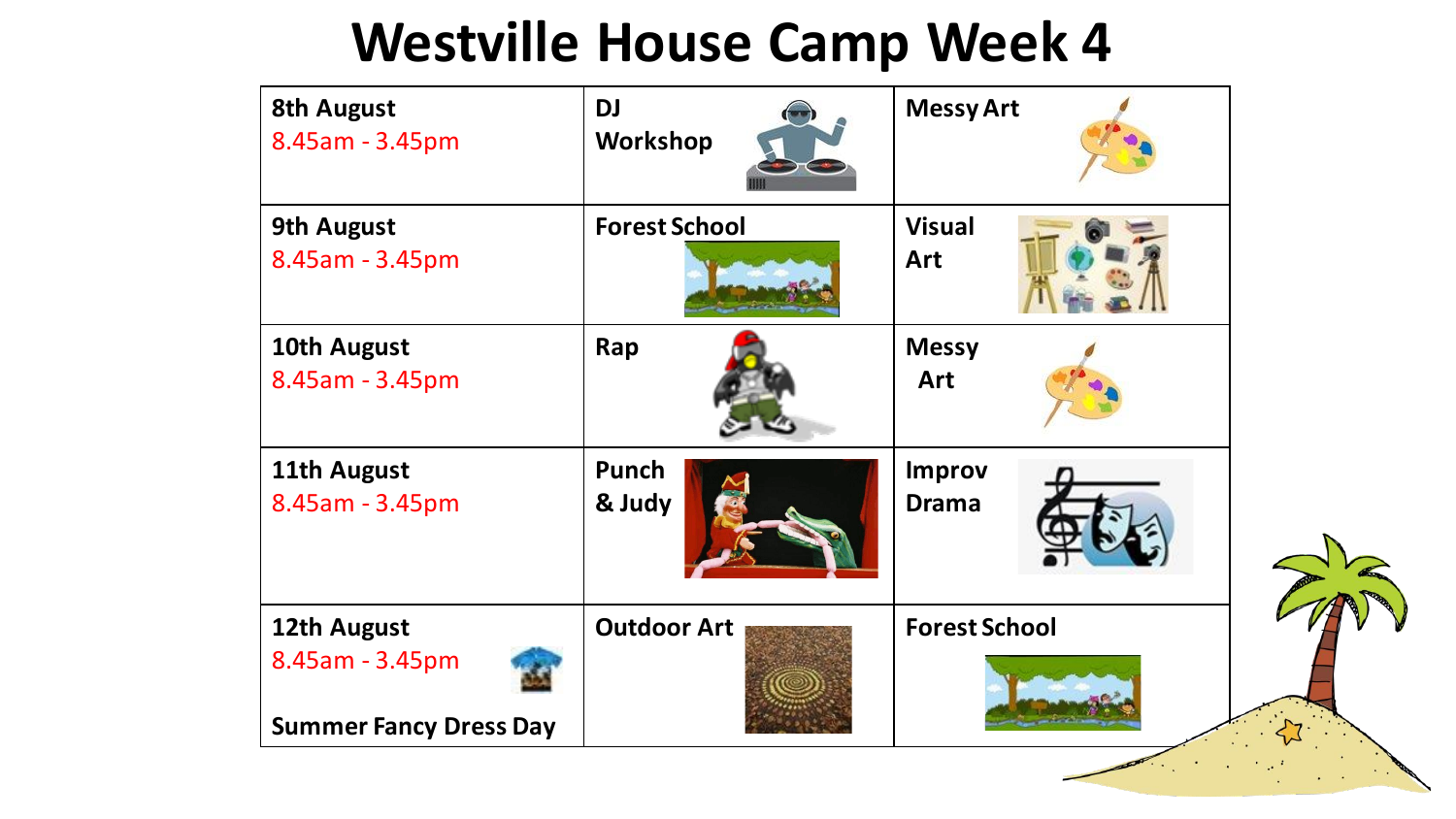| 15th August<br>8.45am - 3.45pm                                  | <b>DJ Workshop</b>                                 | <b>Outdoor</b><br>Art          |  |
|-----------------------------------------------------------------|----------------------------------------------------|--------------------------------|--|
| 16th August<br>8.45am - 3.45pm                                  | <b>Improv</b><br><b>Drama</b>                      | <b>Visual</b><br>Art           |  |
| 17th August<br>8.45am - 3.45pm                                  | <b>Outdoor</b><br><b>Adventure</b><br><b>Ranch</b> | <b>Messy</b><br>Art            |  |
| 18th August<br>8.45am - 3.45pm                                  | <b>Visual</b><br>Art                               | <b>Fun and</b><br><b>Games</b> |  |
| 19th August<br>8.45am - 3.45pm<br><b>Summer Fancy Dress Day</b> | <b>Messy Art</b>                                   | <b>Improv</b><br><b>Drama</b>  |  |
|                                                                 |                                                    |                                |  |